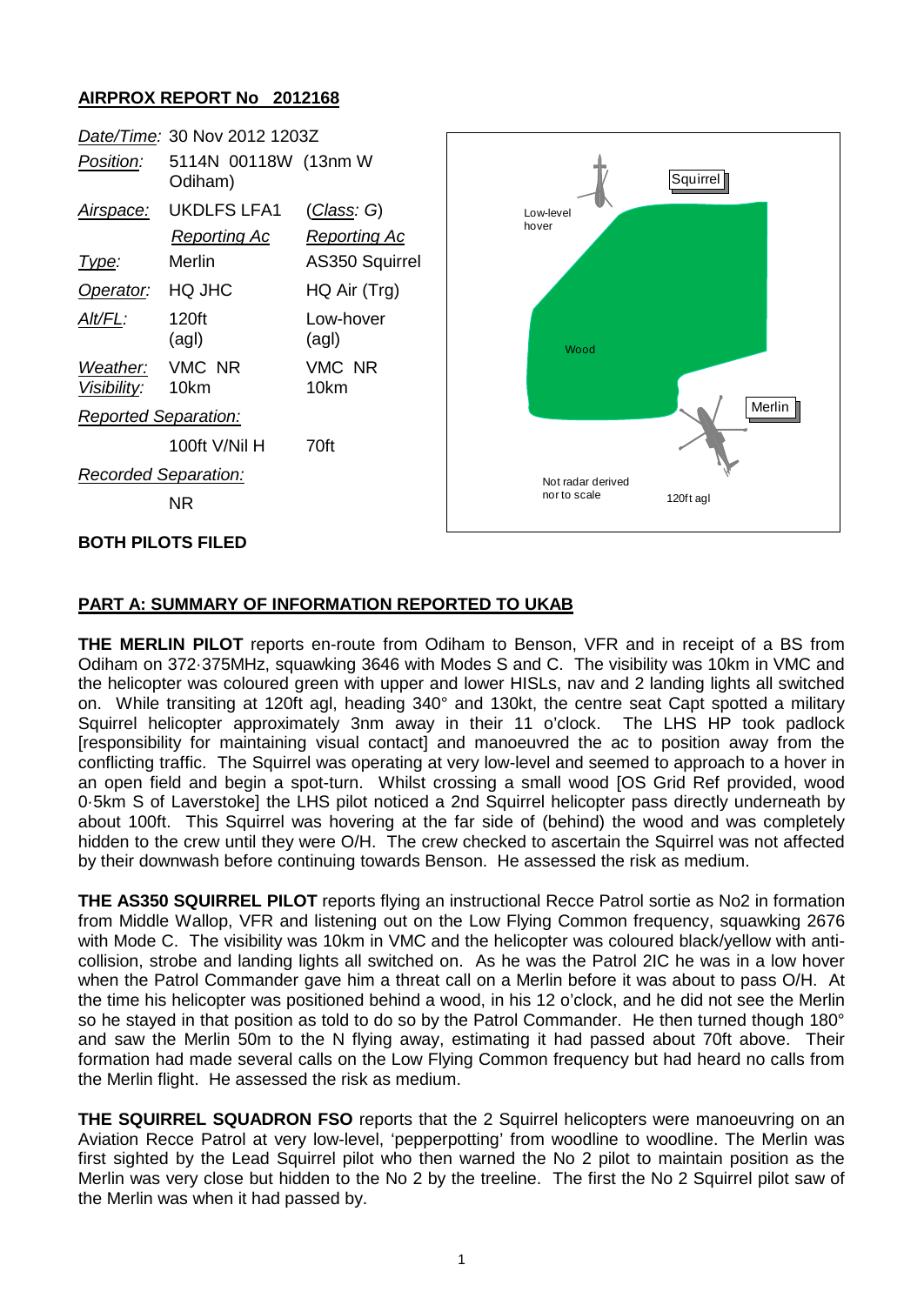**BM SAFETY POLICY AND ASSURANCE** reports that the Airprox occurred at 120ft agl, between Whitchurch and Overton within LFA1 and just E of the A34, approximately 13nm W of Odiham (Figure 1 refers, the W edge of Odiham's MATZ stub can be seen to the right of the picture), between a Merlin in receipt of a BS from Odiham Information and a pair of Squirrels.



Figure 1: Extract from LF Chart Depicting Area of Airprox.

The Airprox was not captured by NATS Radar Heads and BM SPA contends that, given the height of the Airprox, neither the Merlin nor the Squirrels would have been detected by Odiham's Watchman PSR.

Investigation by Odiham ATC determined that the Merlin entered LFA 1, calling Odiham Information, at approximately 1147:00, having conducted a PD at Odiham, and left the Odiham frequency at approximately 1210:00, going 'en-route' to Benson. No other transmissions were received from the Merlin flight by Odiham during this period. Moreover, there was no record of the Squirrel formation being 'worked' by Odiham Information.

The Military Low Flying Handbook (MLFH) stipulates that:

'Where possible, ac within LFA 1 should monitor the UKLFS common safety frequency 278·0 MHz, which may be used for blind safety calls when lifting from fields or other landing sites. A Basic Service is available during ATC operating hours from Benson (376·65MHz), Boscombe Down (359·775MHz); Middle Wallop (280·625MHz) and Odiham (131·3MHz).'

The BINA En-Route Supplement lists Odiham Information's frequency as 372·375MHz, the frequency stated by the pilot of the Merlin as the one on which they were operating and makes no mention of LF Common. Whilst not stipulated within the MLFH, the historic boundaries of responsibility for the provision of a BS to ac within LFA 1 are the M4 and A34.

Given the height at which the Airprox occurred and that Odiham Information had no knowledge of the Squirrel formation's presence, they were unable to affect the outcome of the occurrence.